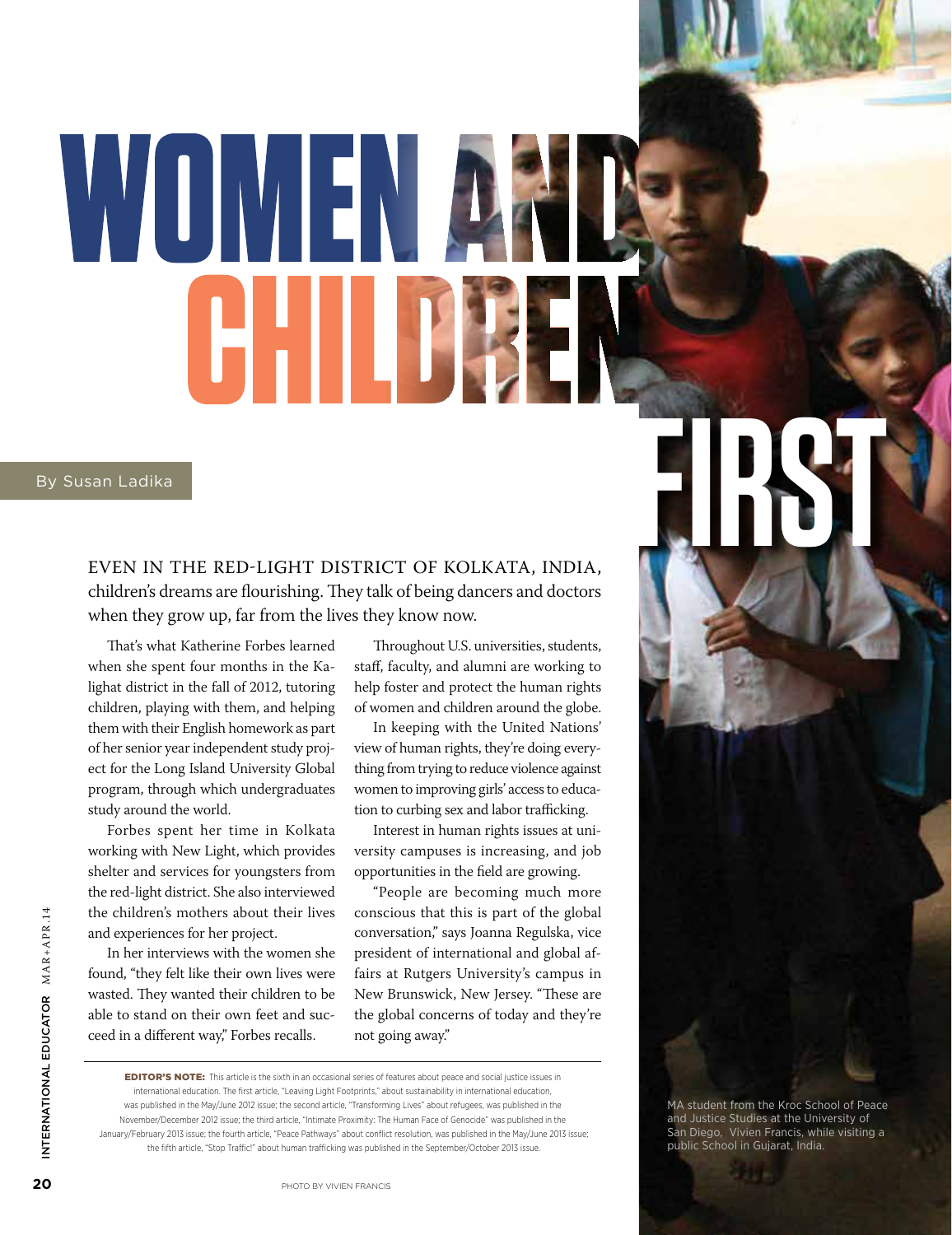Women and children are often the first to suffer when poverty and conflict are rampant. Many institutions of higher learning are using international education to help inform about and correct these wrongs.

ŧ

**Bolton** 

**21**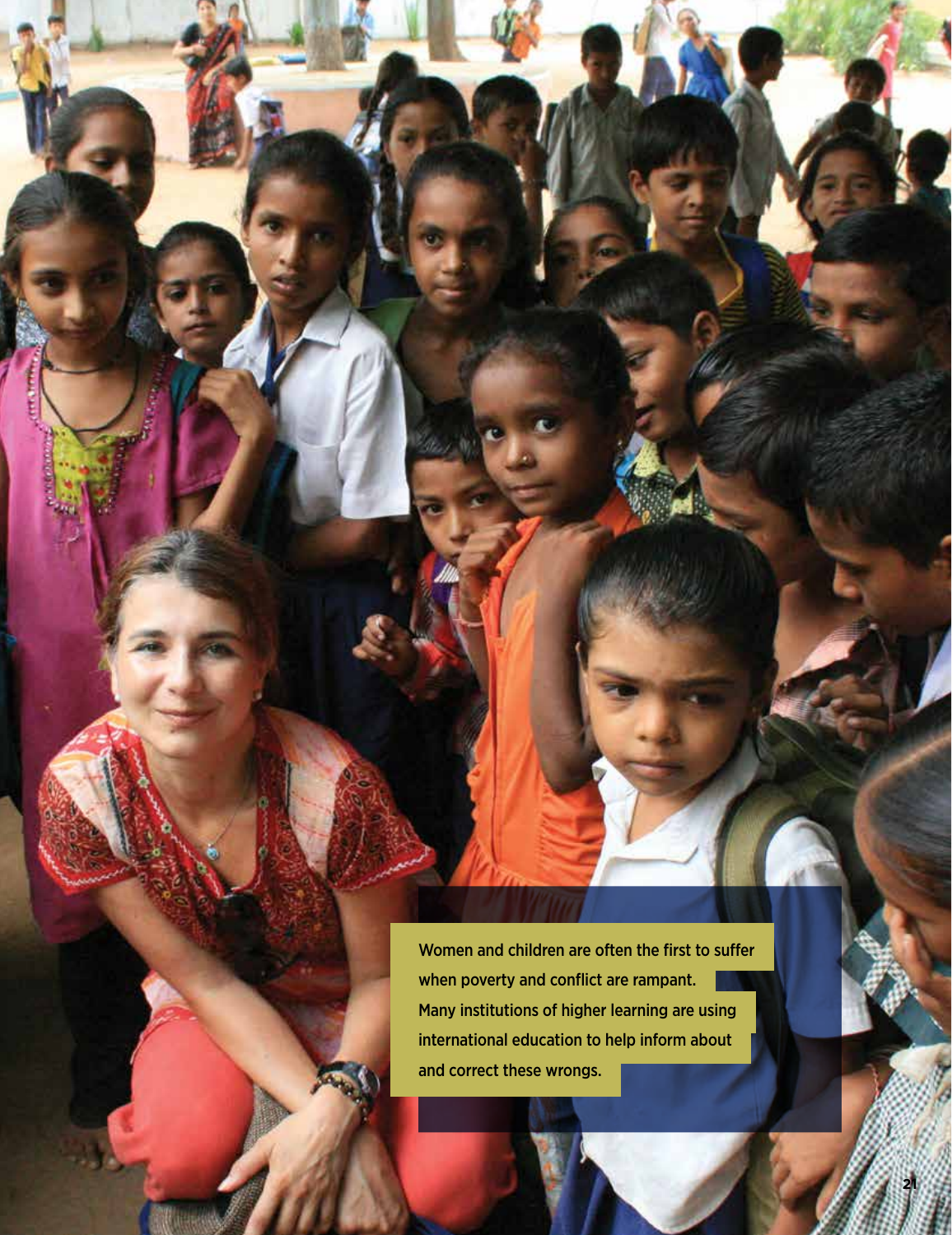"But there's a big question. Yes, consciousness is rising; yes, people are more aware; but are we able to eradicate some of the abuses?"

Rutgers is one of the universities sharpening its focus on human rights. In 2011 it created the Centers for Global Advancement and International Affairs (GAIA), designed to pull together the university's many projects in the field of human rights.

Work at the GAIA Centers is aimed at developing a campuswide set of international initiatives and includes such things as fostering dialogue and setting priorities for faculty members, serving the many international students and scholars who come to Rutgers to study or conduct research, and developing international partnerships.

University programs range from the Center for Women's Global Leadership, which strengthens women's leadership roles in human rights and social justice issues; the Center for the Study of Genocide and Human Rights, which focuses on issues such as conflict resolution, justice, and global health; the School of Law's International Human Rights Clinic, which is involved in domestic and international human rights cases; and the Human Rights House, a residential facility that focuses on human rights theory and practice, particularly as it relates to gender.

By educating students about human rights issues today, it provides them with the skills and understanding to tackle these topics when they join the workforce.

> Rutgers also has a highly successful International Service Learning (ISL) program, and funds are available to provide students with scholarships to participate. The university has many lower income, first-generation college students, and a far higher percentage of minorities enroll in the ISL program than they do in study abroad, Regulska says, giving them an opportunity to gain experience abroad.

> Among the ISL program opportunities is a trip to Ghana, where students focus on the work of women's nongovernmental and grassroots organizations. They come to "understand the challenges of how women are engaged and empowered to voice their concerns," Regulska says.

In another program, students from Rutgers' School of Social Work travel to Romania to explore that country's child welfare practices and visit orphanages.

By educating students about human rights issues today, it provides them with the skills and understanding to tackle these topics when they join the workforce, Regulska says.

### **Diverse Approaches to Advocate for Women and Children**

The University of California, Berkeley, is another school with diverse approaches and programs to educate students and advocate for the human rights of women and children. The work is done through its 20-year-old Human Rights Center, which is an independent research and training center housed in the School of Law. The center works with organizations such as the United Nations (UN) and the International Criminal Court (ICC).

Among its projects are the sexual violence program, which currently is involved in a UN project to evaluate the safety of shelters for refugees and internally displaced persons who are fleeing sexual violence. The Human Rights Center is looking at shelters in Colombia, Haiti, Kenya, and at the Thai-Burma border, says Alexa Koenig, executive director of Berkeley's Human Rights Center. Through its work, researchers with the sexual violence program are trying to determine what prevents violence in the camps, what additional protections are needed, and what can be done to address the fact that many shelters don't accept boys, which may make mothers reluctant to stay there.

Another project being undertaken by the sexual violence program examines the measures various African countries are taking in response to sexualand gender-based violence that occurs with domestic and international crimes. The work is done with local nongovernmental partners as well as government ministries and is aimed at increasing accountability for the crimes and to evaluating how well recently enacted laws meet their objectives, Koenig says.

In 2013 the university launched the Atrocity Response Program, which includes interviewing witnesses who testify at the ICC. As part of that, program director Stephen Smith Cody traveled to northern Uganda to interview men and women who had been victims of violence from the Lord's Resistance Army about their experiences taking part in cases with the ICC.

He found it easier to interview men because they are more freely able to travel and women do much of the work in the society and have a harder time get-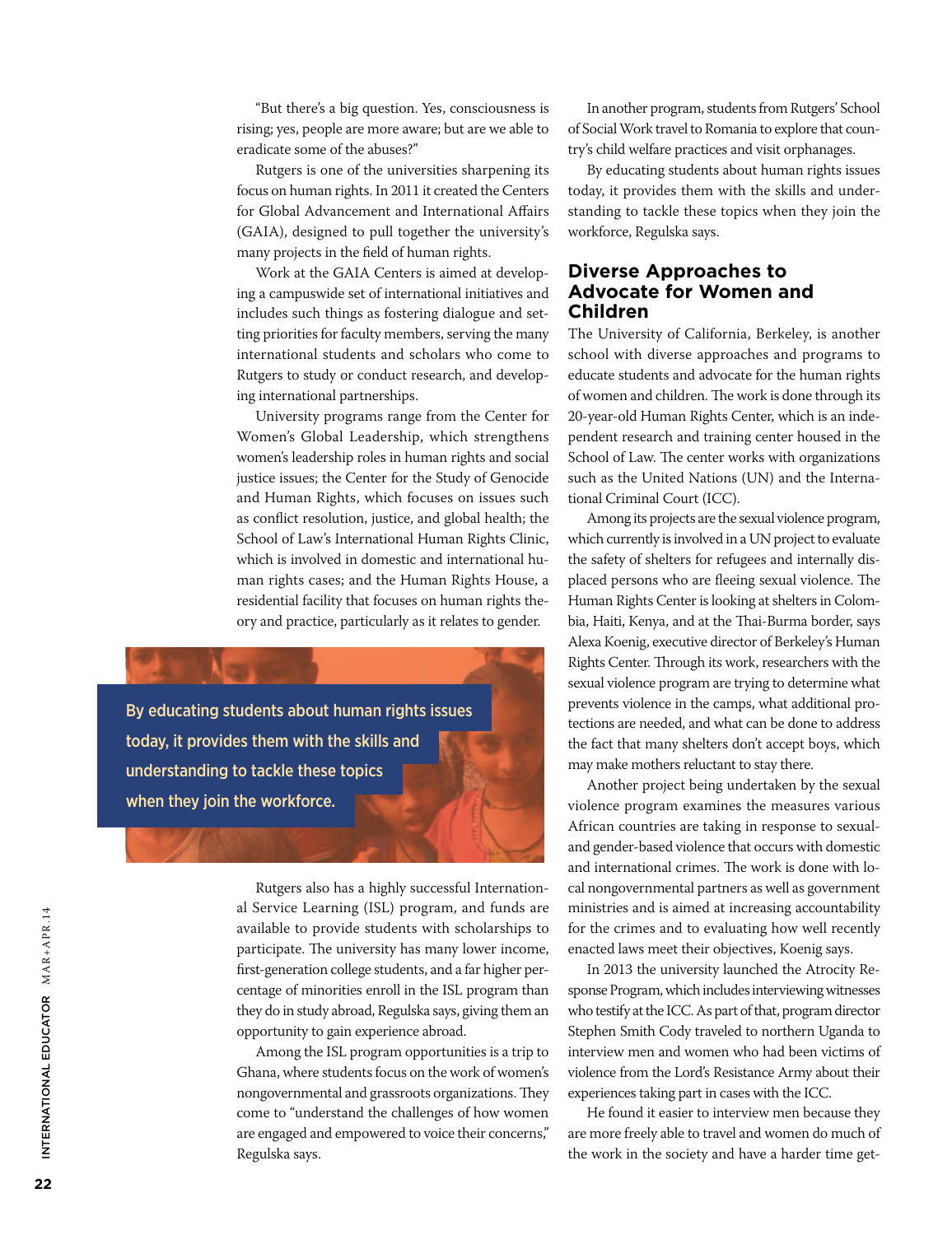

A Rutgers University student participates in their Social Welfare System in China International Service Learning program, which takes place in Beijing and Tianjin.

ting away to testify before the court. He also found "women may be more hesitant to testify."

And in the patriarchal society, elders tend to speak for the community. That sort of system "silences the really important voices of women and girls," Cody says. His work is trying to determine "what is lost by the fact that there is this bias in favor of men testifying rather than women."

The Human Rights Center at Berkeley also was instrumental in working with the John D. and Catherine T. MacArthur Foundation to establish the Pader Girls Academy in Uganda in 2002 to educate girls who escaped from the Lord's Resistance Army. The girls had been child soldiers and were ostracized from their home villages, particularly if they were pregnant or had given birth.

"They would leave captivity with young children and had no place to go," Cody says. With the establishment of the academy, the girls could attend school while their children were cared for during the day. Now those first students have graduated or are enrolled in vocational technical programs to learn skills such as hospitality or tailoring. And the school continues on, with 450 girls studying there today, providing a way for pregnant girls and young mothers in Uganda to continue their educations.

Rebecca Peters, who will graduate from Berkeley in May with a double major in international development economics and environmental studies, also is working to ensure girls don't have to cut short their educations.

She received a fellowship from the Human Rights Center, and through that Peters has been involved with the Pachamama project in Cochabamba, Bolivia, funded by a grant from the Center for Race

RUTGERS UNIVERSITY

RUTGERS UNIVERSITY

and Gender at Berkeley, which focuses on providing clean drinking water and sanitary facilities.

A lack of these basic services has a disproportionate impact on the ability of girls to attend school. It's a particular problem when girls begin menstruating, and can mean the end of a girl's education, especially in migrant and indigenous communities. "I couldn't imagine a world where I wouldn't go to school because of a lack of water and bathrooms," Peters says.

She spent two months in 2012 helping to install a water treatment system at a school, and surveying households about their water use and hygiene practices. Through her interviews she worked to determine the impact a lack of sanitary facilities has, and how often girls miss school as a result.

Some girls said the existing bathrooms are scary places, and they're harassed when they have their period. "Everyone should have equal opportunity and not miss school because of a lack of sanitary facilities and because of water-borne illnesses," Peters says.

This fall Peters will head to Britain on a Marshall Scholarship, studying at the University of Manchester and Oxford University. Ultimately, she'd like to work toward improving the affordability and the equity of distribution of water and sanitary facilities in the world.

She says that by gaining an education, girls are better able to resist being caught up in sex trafficking, typically have fewer children, and learn skills so they can earn their own income.

Forbes has also found that education and safety are keys to children's success, seeing it firsthand in her independent study program at New Light in Kolkata.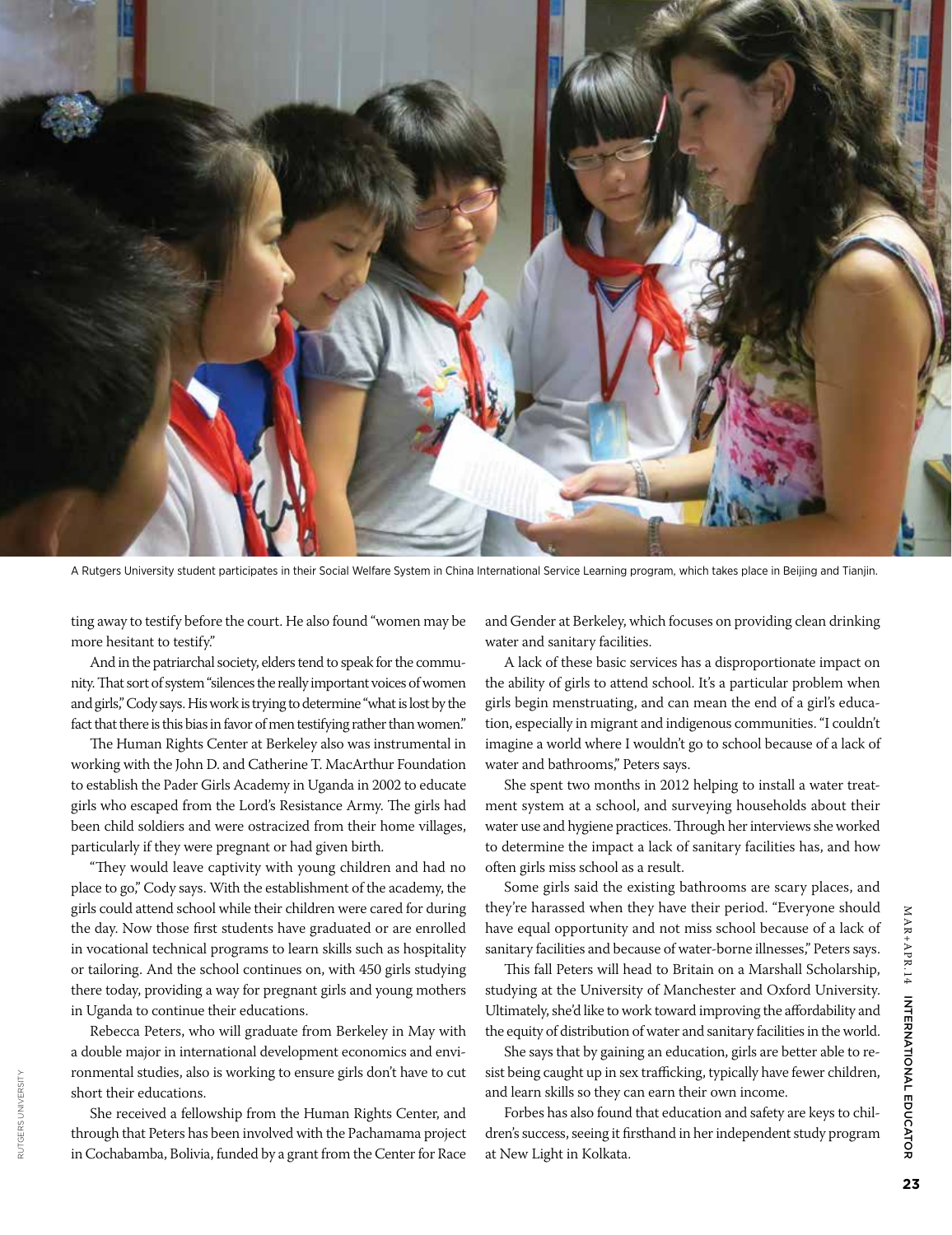The organization provides housing, educational opportunities, recreational programs, health care, and other services for more than 150 children, some of whom are just infants. The organization also has a residential program for girls to prevent them from being abused or trafficked, and they learn skills that will help them later in life.

New Light now is working to start a residential program for boys to get them off the streets, where their primary male role models are pimps and traffickers.

With her experience in India to draw on, Forbes, who graduated in May from Long Island University with a degree in global studies, now works as a domestic violence case manager with Safe Horizon, a victims' assistance organization in New York. "It helps me understand why abusers abuse and why women stay with abusers," she says.

### **Boys Often Overlooked**

Often, boys are forgotten when it comes to abuse and human rights.

Blake Feldman, a law student at the University of Georgia in Athens, who will graduate in May 2015, spent the summer of 2013 interning with the Human Rights League in Bratislava, Slovakia, researching the issue of unaccompanied minors.



As part of its effort to internationalize educational experience, the University of Georgia School of Law provides funding to encourage students to go on internships abroad.

During his time in Bratislava, Feldman focused on teenage boys, who are typically 15- to 17-year-olds from Afghanistan who are coming to Europe for work. They're picked up by Slovak authorities and sent to centers similar to jails. When they're transferred to less secure facilities, almost all run away, Feldman says.

Slovak authorities are generally unconcerned about the problem. "Indifference has allowed it to be manipulated into a trafficking route," Feldman says.

He also thinks the human trafficking is taken less seriously because boys are involved. "When people think of trafficking they think of pretty young girls," he says. Because these are boys, "that adds to their plight and invisibility." When the teens flee the facilities, they're typically transported to work in Western Europe.

"I realized that anti-immigration policies have led to a decreased political will to enforce their human rights guaranteed by international and regional law," Feldman says. "The attitude is: 'they'll be OK."

It's a similar attitude to that encountered by Vivien Francis while on an internship in India working with the Dalits, who hold the lowest rank in Indian society. Children, women, and men from the "untouchables" group face great discrimination from society at large.

Francis spent three months in the Gujarat state in India in 2010, working with Navsarjen Trust, which defends the rights of the Dalits. It was part of her internship for her master of arts in peace and justice studies from the University of San Diego.

Francis, whose undergraduate degree is in graphic design, developed a project to use photography as a tool for human rights advocacy. [Her photos of the](http://www.vivienfrancis.com/Photo_Book.html) [Dalit community were used in a book she created and](http://www.vivienfrancis.com/Photo_Book.html) [displayed in a photo exhibit at the university.](http://www.vivienfrancis.com/Photo_Book.html) 

She spent time in the Dalit communities documenting human rights abuses. When she visited schools she found Dalit children were usually seated separately from their peers and ignored by their teachers, who wouldn't correct their homework or touch their books. The youngsters also weren't allowed to drink water from the same container as their classmates and were served lunch separately.

Women faced particular discrimination, even within their own communities, and were taught to accept it gracefully. She met girls who were gang raped, and told they should be grateful they were touched by members of the higher castes. Or girls were brought to serve as dancers in Hindu temples, where they are used as prostitutes.

Through its efforts, Navsarjen Trust works to educate Dalits to stand up to discrimination, providing empowerment training, community leadership skills for women, and legal assistance.

Francis, whose father is Lebanese and whose mother is Palestinian, was born and raised in Guatemala. Although she's well aware of human rights issues and conflicts in the Middle East and has seen discrimination against indigenous people in Guatemala, what she saw in India "was really, really intense. This is worse. I never imagined I'd see this kind of discrimination."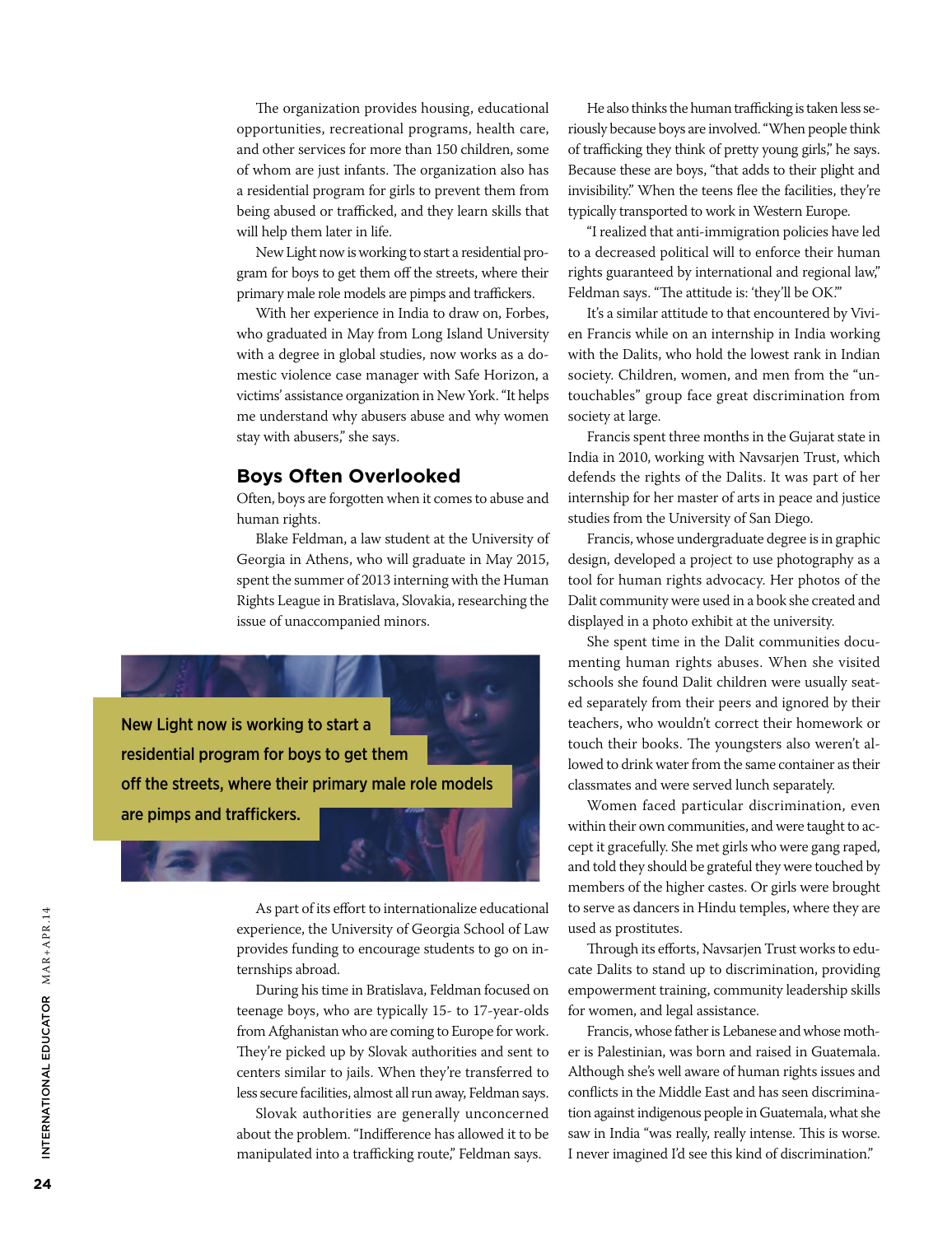

Her work focused on funding efforts for the organization and networking with other NGOs.

Before enrolling at the University of Minnesota, Kast spent four years in Oaxaca, Mexico, working with children with disabilities, and she hopes to return to Mexico and continue working in the areas of disabilities or abuse.

## **Protecting Women and Children in Latin America**

Luz Nagle, a professor at Stetson University College of Law in Gulfport, Florida, has taken an active role in programs to protect the rights of children and women in Latin America. Before coming to the United States, she served as a judge in Medellin, Colombia, and often had dealings with drug lords.

Since coming to the United States she's worked with the International Bar Association, training judges and prosecutors on combatting human trafficking in Latin America. Another focus has been on anti-corruption issues, and Nagle says when government officials steal resources allocated to hospitals, schools, and microindustries, it has a disproportionate impact on a country's women and children.

And the two issues intersect as human trafficking for sex and labor is the second most lucrative criminal industry, behind drug trafficking. Corruption "affects and exacerbates human trafficking," she says.

Nagle also has taken students on study abroad trips to Buenos Aires, Argentina, where they've learned about the thousands

Francis now works as a program officer with the Trans-Border Institute in the Joan B. Kroc School of Peace Studies at the University of San Diego. The institute aims to promote understanding and collaboration between the United States and Mexico on transnational issues.

Others are working on human rights issues in Latin America. Nicole Kast, who will graduate in May from the University of Minnesota with a master's degree in public health, spent two months in Cochabamba, Bolivia, through the university's Human Rights Fellowship Program.

 During that time she worked with CUBE, or Centro Una Brisa de Esperanza (Breeze of Hope Center), which aims to prevent sexual abuse of children and to provide legal, psychological, and social services to victims. In Bolivia, "the legal structure really doesn't support children," Kast says.

who "disappeared" when the country's last military government was in power in the 1970s and '80s.

During that time women were imprisoned and killed, and their children were given to members of the military regime. Others were adopted overseas. "It's something that to this day affects Argentina and divides the country," Nagle says. Those children, who are now adults, often struggle with psychological issues once they learn the truth. And efforts continue to reunite these children with their biological families.

She's taken the students to visit a military building which once was used as a prison. "You could use the city as a laboratory." The wife of one of the guides was killed during that era and his daughter vanished. By hearing of such events firsthand, "it becomes alive in the eyes of the students."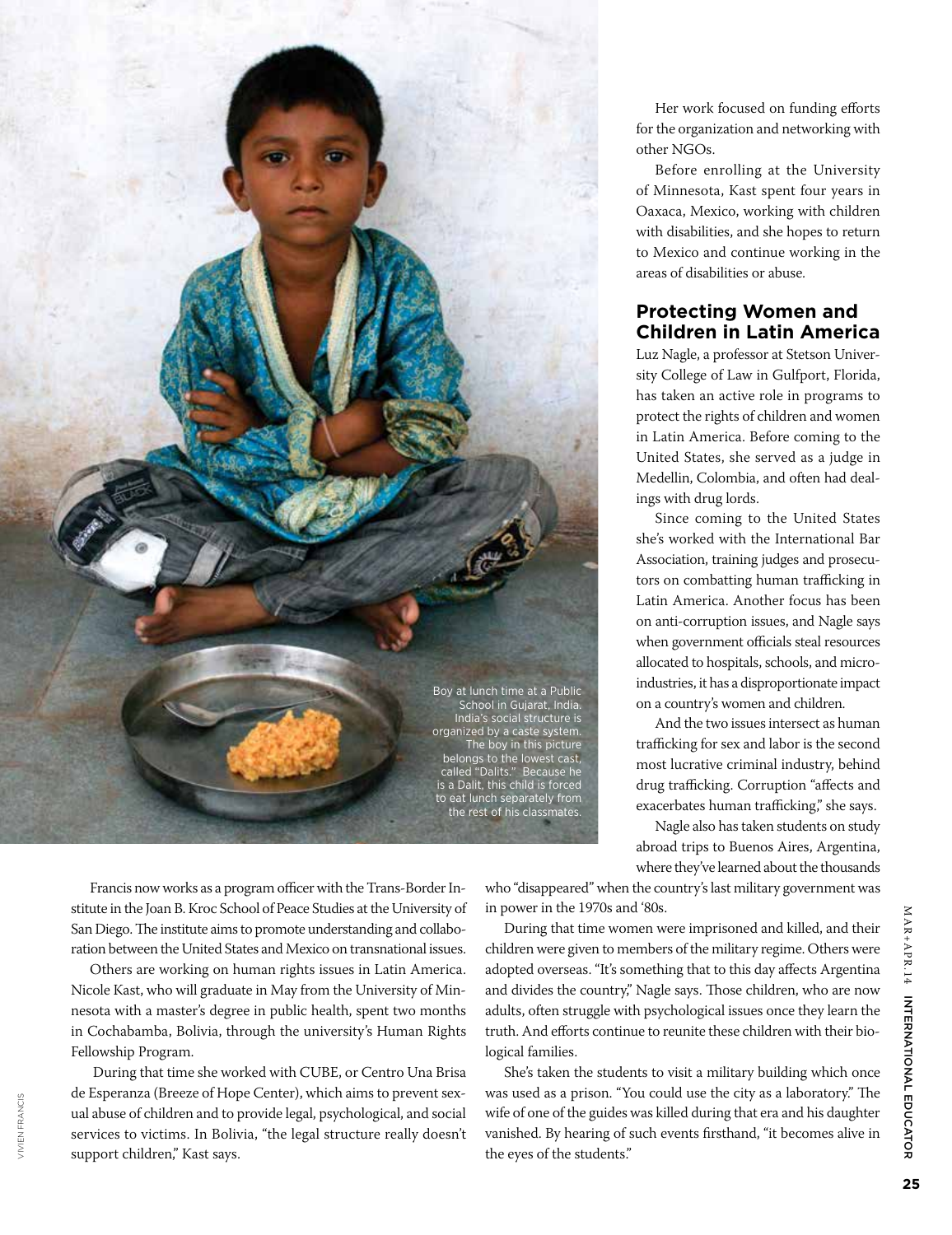

Luz Nagle, a professor at Stetson University College of Law in Gulfport, Florida, works with the International Bar Association training judges and prosecutors on combatting human trafficking in Latin America. Nagle took a class to the ESMA Museum in Buenos Aires, a public memorial to the disappeared of the "Dirty War" in Argentina. The site of the museum was one of nearly 400 detention and torture camps that operated during this time. The man she is standing next to is a guide at ESMA who was once a prisoner there.

# **Building Skills to Protect Human Rights**

Some universities focus on supporting and developing the skills of those already actively working on women's and children's rights issues.

Columbia University in New York has a strong emphasis on capacity building, particularly through its flagship Human Rights Advocates Program, in which about 10 grassroots organizers from across the world spend four months taking classes and participating in workshops, says Yasmine Ergas, associate director of the Institute for the Study of Human Rights.

Recent participants in the program have included organizers from Liberia who are working to empower women to take on decisionmaking roles on political and environmental issues and Afghans combating gender-based violence.

Meanwhile, through the Alliance for Historical Dialogue and Accountability, academics, members

# **2014 RON MOFFAT SEMINAR**

### **Transcending Boundaries to Build a Global Civil Society: The Role of International Education**

The seminar will bring together thought leaders and practitioners in peace building, reconciliation, and conflict resolution, and educators focused on teaching and facilitating transnational education, to explore how educators can help students find their place in and develop a commitment to a global civil society.

> This event is part of the NAFSA annual conference and is being held in conjunction with the Joan B. Kroc School of Peace Studies at the University of San Diego, California, May 30–June 1, 2014.

For more information visit <http://www.nafsa.org/ac14moffattseminar>.

of nongovernmental organizations, journalists, and others discuss the impact conflict and dictatorships have had on their societies.

As part of that program, participants develop projects to "help the communities they come from come to terms with the legacy of the conflicts," Ergas says. One project in 2012 focused on rape victims in postconflict Bangladesh.

The school also offers a human rights studies masters of arts and an undergraduate major in human rights, and human rights has gained increasing attention in recent years. "It's become viable to work in advocacy," Ergas says. "Governments as well as corporations as well as international organizations realize human rights and gender questions are part of what they need to be able to address."

At the University of Minnesota, along with providing Human Rights Fellowships for its students, the university takes part in the Hubert H. Humphrey Fellowship Program. The program brings about a dozen mid-career professionals from developing countries to the United States, where they spend 10 months involved in academic study, professional development, and cultural exchange.

Many of those who take part have an interest in women's and children's issues, such as a recent fellow who is a police officer in Bhutan and specializes in dealing with crimes against women and children, says Willa Gelvick, assistant director of fellowship programs.

As part of the program, each Humphrey Fellow is assigned a law student who serves as a research fellow. The students also help the fellow integrate into the law school community, she says.

Through interacting with other fellows as well as the university community, fellows "are able to see their own issues in a global context," says Kristi Rudelius-Palmer, co-director of the Human Rights Center.

At the University of Notre Dame's Kroc Institute for International Peace Studies, the emphasis is on its master's in international peace studies, geared toward those who are practitioners in the field of peace building, says Susan St. Ville, director of the master's program.

About 20 students are admitted each year to the two-year program, which the university funds. About one-quarter come from the United States, while the majority come from conflict and post-conflict areas. The program combines theory and practice, including a six-month internship. In the classroom the students take electives such as gender and peace building, trauma and peace building, and youth and violence, St. Ville says.